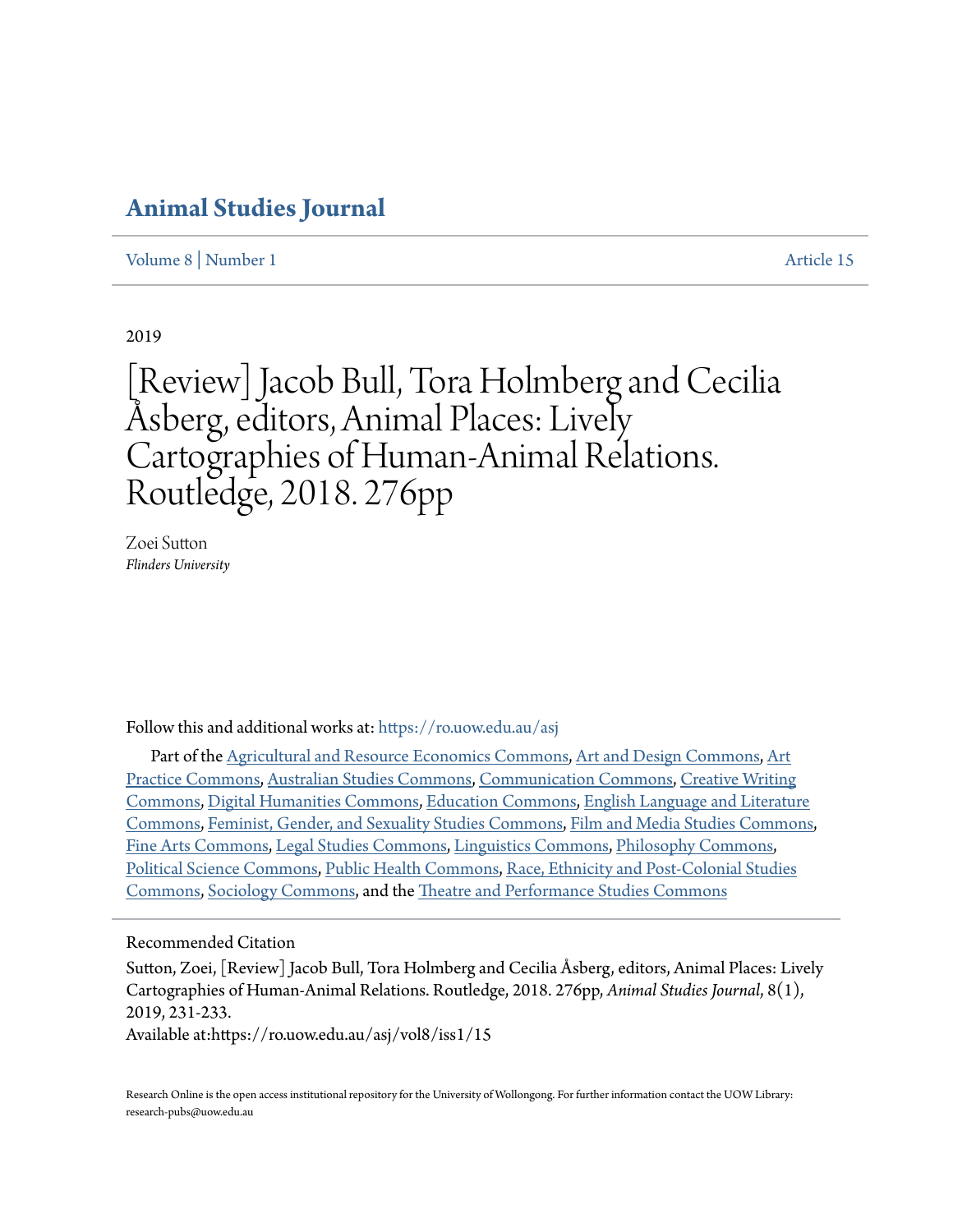[Review] Jacob Bull, Tora Holmberg and Cecilia Åsberg, editors, Animal Places: Lively Cartographies of Human-Animal Relations. Routledge, 2018. 276pp

## **Abstract**

It's 2016 and rats are 'taking over' in Malmö, Sweden. Forced out of the sewers by flooding, the sight of usually-hidden rats now visible on streets and playgrounds (not to mention their dead bodies in the river) has humans calling for sanitation through eradication to 'restore' social order. In daring to exist 'out of place' in their search for food the rats 'turn from tolerated, illegitimate, but invisible waste-workers, to 'trash animals' (1). This dramatic scene which opens Animal Places 'shows how space, place and human-animal relations intersect, thereby producing diversity of effect, boundary work and political action' (1). Building on Jennifer Wolch and Jody Emel's Animal Geographies: Place, Politics and Identity (1995), and Chris Philo and Chris Wilbert's Animal Spaces, Beastly Places: New Geographies of Human Animal Relations (2000), this edited collection offers an important contribution to scholarship that meaningfully considers animals' relations to place and space. At its core, Animal Places argues for zoo-sensitive, lively cartographies that can better map human-animal relations and animal geographies; moving beyond a human centric focus to 'include animals in ways that permit us to "story place differently" (van Dooren and Rose 2012)' (9).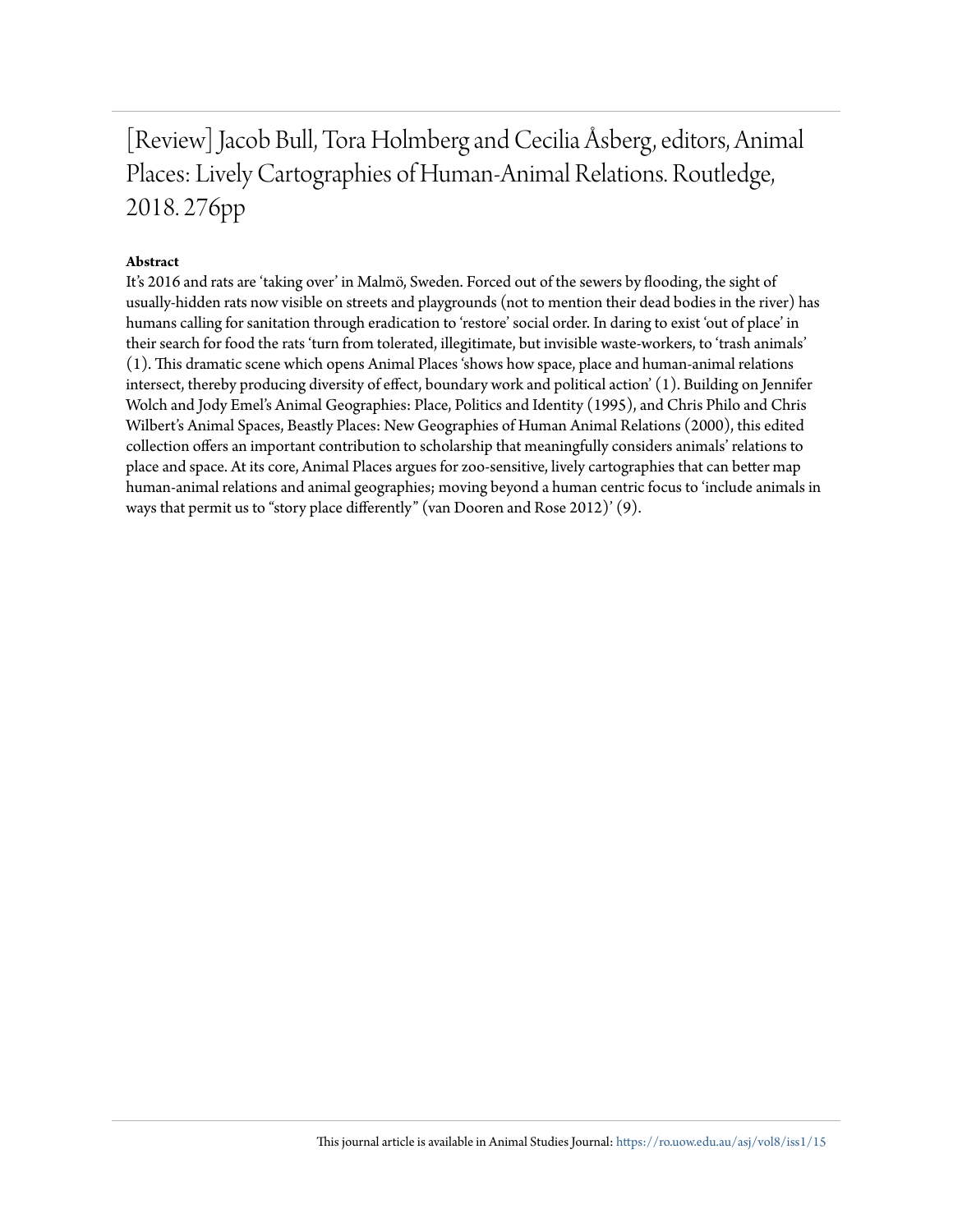## *[Review] Jacob Bull, Tora Holmberg andCecilia Åsberg, editors, Animal Places: LivelyCartographiesof Human-Animal Relations. Routledge, 2018. 276pp*

## **Zoei Sutton Flinders University**

It's 2016 and rats are 'taking over' in Malmö, Sweden. Forced out of the sewers by flooding, the sight of usually-hidden rats now visible on streets and playgrounds (not to mention their dead bodies in the river) has humans calling for sanitation through eradication to 'restore' social order. In daring to exist 'out of place' in their search for food the rats 'turn from tolerated, illegitimate, but invisible waste-workers, to 'trash animals' (1). This dramatic scene which opens *Animal Places* 'shows how space, place and human-animal relations intersect, thereby producing diversity of effect, boundary work and political action' (1). Building on Jennifer Wolch and Jody Emel's *Animal Geographies: Place, Politics and Identity* (1995)*,* and Chris Philo and Chris Wilbert's *Animal Spaces, Beastly Places: New Geographies of Human Animal Relations* (2000)*,* this edited collection offers an important contribution to scholarship that meaningfully considers animals' relations to place and space. At its core, *Animal Places* argues for zoo-sensitive, lively cartographies that can better map human-animal relations and animal geographies; moving beyond a human centric focus to 'include animals in ways that permit us to "story place differently" (van Dooren and Rose 2012)' (9).

Contributing authors are diverse in their disciplinary backgrounds, offering a variety of perspectives from the humanities and social sciences. However, they are united in their position that 'space and place are useful tools with which to better understand the role of animals in more-than-human social worlds' (8). There is some variation in the critical stance adopted by authors, and unlike Gillespie and Collard's *Critical Animal Geographies: Politics, Intersections and*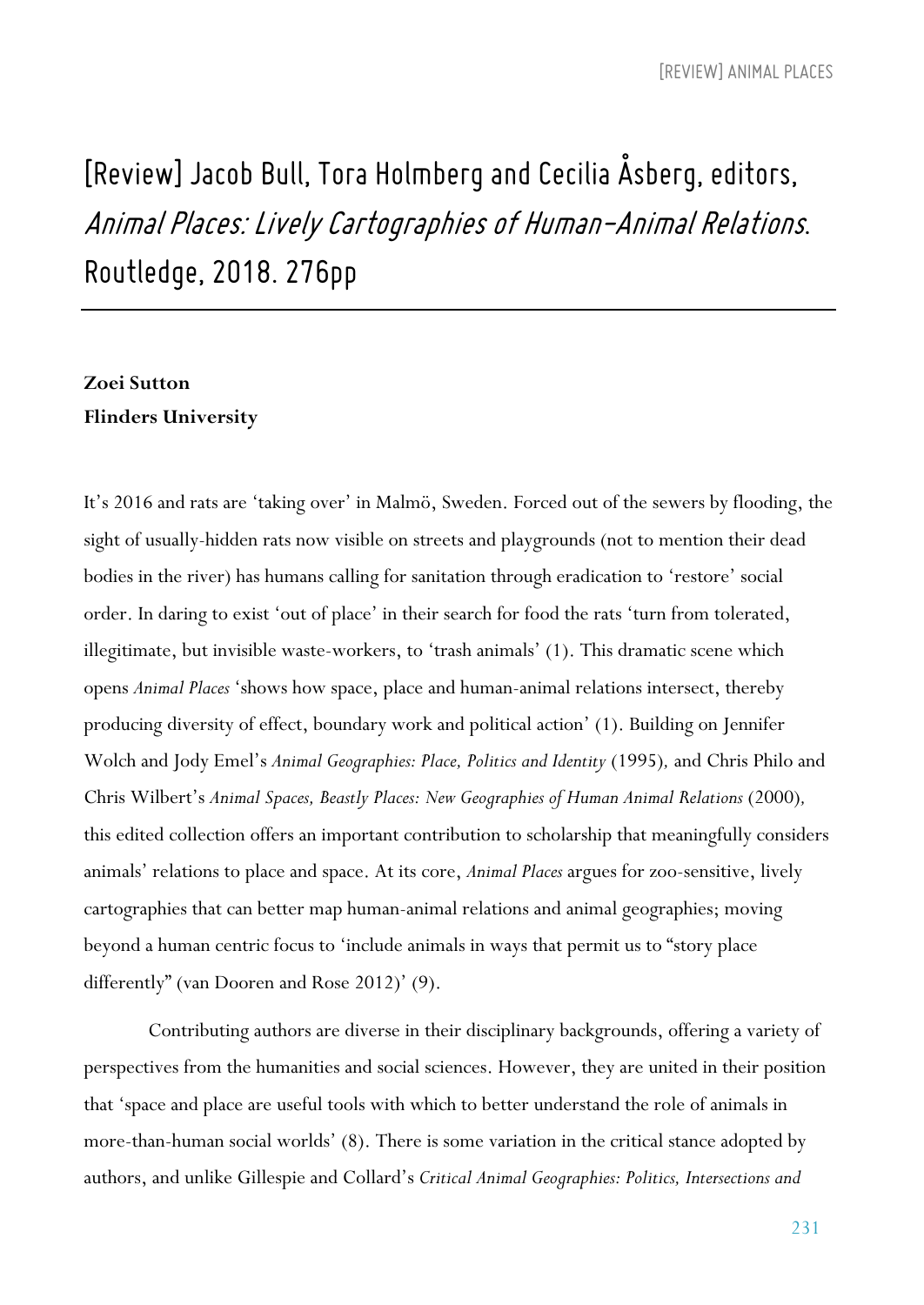*Hierarchies in a Multispecies World* (2014)*,* this collection doesn't make an explicit commitment to critical vegan praxis. But that is not to say it is devoid of critique, far from it – all of the contributing authors highlight, to varying degrees, the exploitative relations between humans and other animals and it speaks to the value of 'lively cartographies' that oppressions are clearly highlighted simply by making animals visible in research.

The book consists of twelve chapters (not including the introduction penned by Bull and Holmberg), organised into three parts which each consider a different theme. Part I, *Humanimal Place Making: Cartographies of Convivial Life*, considers the connection of particular 'domesticated' animals to places, and the shaping of animals and human by and through space and place. Philip Armstrong depicts both the connection of 'placer' sheep to particular sites, and the significance of spatial relations that facilitate these ways of relating (in particular a style and scale of farming that allows orphaned sheep to go unnoticed for extremely long periods of time). Tora Holmberg presents an account of street dog feeders in Kolkata, which proves sometimes dangerous for the humans involved. Donelle Gadenne and Annie Potts provide an exploration of post-earthquake feline experiences, highlighting the strong connection cats have to places and as such, arguing that caring for cats in place (rather than displacing them with their humans) is sometimes a preferable, more animal-centric approach (where practicable). Finally, Rebekah Fox highlights the spatial practices of companion animals who often resist human ideas of what should happen in space. She concludes with an argument that echoes through all of the chapters in this section – that we humans need to establish more cooperative constructions of shared space that allow for animals' 'beastly places'.

Part II, *Mapping (Sym)biographies of Humanimal Relations*, departs from living domesticates to consider a range of spaces where animals (both lively and non-living/dead) feature prominently as producers and product of space. David Redmalm highlights companion animal condolence cards as a fruitful space for considering beastly topologies, while Mieke Roscher explores the (re)development of zoos following the rise of Nazi power in relation to creation of national identities. Anna Samuelsson argues that the choreographing of bodies in natural history museums produces particular meanings and understandings of those displayed and Tara

232